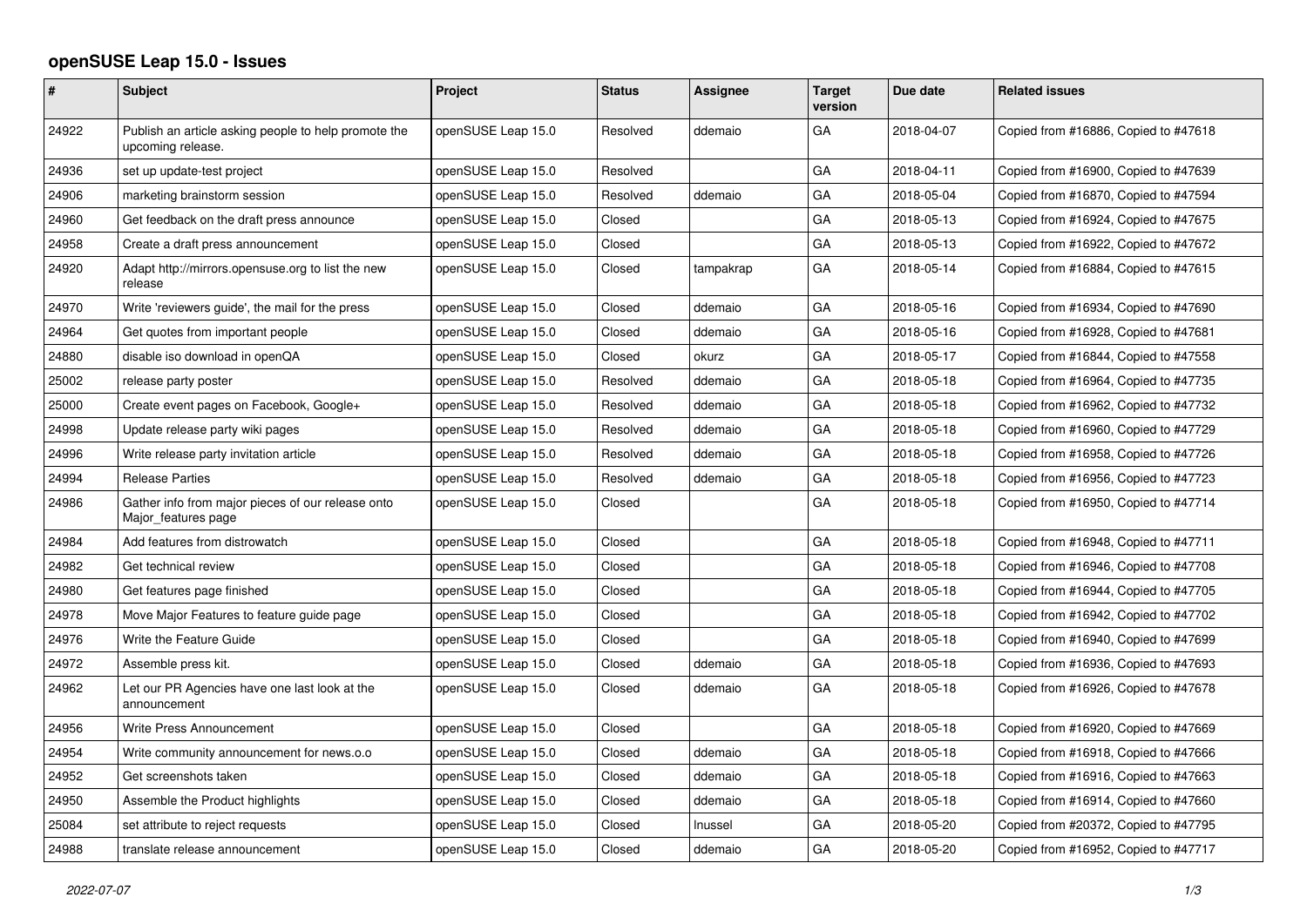| #     | Subject                                                                              | Project            | <b>Status</b> | <b>Assignee</b> | <b>Target</b><br>version | Due date   | <b>Related issues</b>                |
|-------|--------------------------------------------------------------------------------------|--------------------|---------------|-----------------|--------------------------|------------|--------------------------------------|
| 24974 | send press kit                                                                       | openSUSE Leap 15.0 | Closed        | ddemaio         | GA                       | 2018-05-20 | Copied from #16938, Copied to #47696 |
| 24938 | notify mirror admins                                                                 | openSUSE Leap 15.0 | Closed        |                 | GA                       | 2018-05-20 | Copied from #16902, Copied to #47642 |
| 24934 | adjust knapsack for GM                                                               | openSUSE Leap 15.0 | Closed        |                 | GA                       | 2018-05-20 | Copied from #16898, Copied to #47636 |
| 24928 | make GM images available                                                             | openSUSE Leap 15.0 | Closed        |                 | GA                       | 2018-05-20 | Copied from #16892, Copied to #47627 |
| 24916 | tell maintenance&security about Bugfree                                              | openSUSE Leap 15.0 | Closed        |                 | GA                       | 2018-05-20 | Copied from #16880, Copied to #47609 |
| 24912 | sync the release to the mirrors                                                      | openSUSE Leap 15.0 | Closed        |                 | GA                       | 2018-05-20 | Copied from #16876                   |
| 25056 | notify studio team about Bugfree                                                     | openSUSE Leap 15.0 | Closed        |                 | GA                       | 2018-05-23 | Copied from #17022, Copied to #47780 |
| 25008 | translate social media messages                                                      | openSUSE Leap 15.0 | Resolved      | ddemaio         | GA                       | 2018-05-23 | Copied from #16970, Copied to #47744 |
| 25006 | Make sure we have the right people prepared to send<br>out the social media messages | openSUSE Leap 15.0 | Resolved      | ddemaio         | GA                       | 2018-05-23 | Copied from #16968, Copied to #47741 |
| 25004 | Create social media messages                                                         | openSUSE Leap 15.0 | Resolved      | ddemaio         | GA                       | 2018-05-23 | Copied from #16966, Copied to #47738 |
| 24924 | Update the rsync modules to include new ISO and<br>repo                              | openSUSE Leap 15.0 | Closed        |                 | GA                       | 2018-05-23 | Copied from #16888, Copied to #47621 |
| 24908 | remind opensuse.org admins of release                                                | openSUSE Leap 15.0 | Closed        |                 | GA                       | 2018-05-23 | Copied from #16872, Copied to #47597 |
| 24786 | Create social media backgrounds and badges                                           | openSUSE Leap 15.0 | Resolved      | ddemaio         | GA                       | 2018-05-23 | Copied from #16696, Copied to #47492 |
| 24784 | Social media marketing                                                               | openSUSE Leap 15.0 | Resolved      | ddemaio         | GA                       | 2018-05-23 | Copied from #16694, Copied to #47489 |
| 24914 | ask maintenance to remove the test updates                                           | openSUSE Leap 15.0 | Closed        |                 | GA                       | 2018-05-24 | Copied from #16878, Copied to #47606 |
| 24910 | find external BT seeders                                                             | openSUSE Leap 15.0 | Closed        | tampakrap       | GA                       | 2018-05-24 | Copied to #47600                     |
| 24900 | fix upgrade instructions in wiki                                                     | openSUSE Leap 15.0 | Resolved      | ddemaio         | GA                       | 2018-05-24 | Copied from #16864, Copied to #47585 |
| 24894 | install Leap 15.0 wiki pages as default                                              | openSUSE Leap 15.0 | Resolved      | ddemaio         | GA                       | 2018-05-24 | Copied from #16858, Copied to #47579 |
| 24892 | update wiki pages                                                                    | openSUSE Leap 15.0 | Resolved      | ddemaio         | GA                       | 2018-05-24 | Copied from #16856, Copied to #47576 |
| 24890 | move previous release to archive                                                     | openSUSE Leap 15.0 | Resolved      | ddemaio         | GA                       | 2018-05-24 | Copied from #16854, Copied to #47573 |
| 25098 | send announcement to opensuse-announce                                               | openSUSE Leap 15.0 | Closed        |                 | GA                       | 2018-05-25 | Copied from #20802, Copied to #47813 |
| 25054 | update web site with new languages                                                   | openSUSE Leap 15.0 | Resolved      | AdaLovelace     | GA                       | 2018-05-25 | Copied from #17020, Copied to #47777 |
| 24946 | update wiki                                                                          | openSUSE Leap 15.0 | Closed        | bmwiedemann     | GA                       | 2018-05-25 | Copied from #16910, Copied to #47654 |
| 24944 | update shop.opensuse.org                                                             | openSUSE Leap 15.0 | Closed        |                 | GA                       | 2018-05-25 | Copied from #16908, Copied to #47651 |
| 24942 | request new box image and link                                                       | openSUSE Leap 15.0 | Closed        | bmwiedemann     | GA                       | 2018-05-25 | Copied from #16906, Copied to #47648 |
| 24940 | shop.opensuse.org                                                                    | openSUSE Leap 15.0 | Closed        |                 | GA                       | 2018-05-25 | Copied from #16904, Copied to #47645 |
| 24904 | communicate Bugfree issues to marketing                                              | openSUSE Leap 15.0 | Closed        |                 | GA                       | 2018-05-25 | Copied from #16868, Copied to #47591 |
| 24838 | update roadmap                                                                       | openSUSE Leap 15.0 | Closed        |                 | GA                       | 2018-05-25 | Copied from #16802, Copied to #47525 |
| 25068 | add lock tags                                                                        | openSUSE Leap 15.0 | Closed        |                 | GA                       | 2018-05-27 | Copied from #18838, Copied to #47786 |
| 24992 | software.opensuse.org                                                                | openSUSE Leap 15.0 | Closed        |                 | GA                       | 2018-05-27 | Copied from #16954, Copied to #47720 |
| 24968 | Create list of people who can be interviewed                                         | openSUSE Leap 15.0 | Closed        | ddemaio         | GA                       | 2018-05-27 | Copied from #16932, Copied to #47687 |